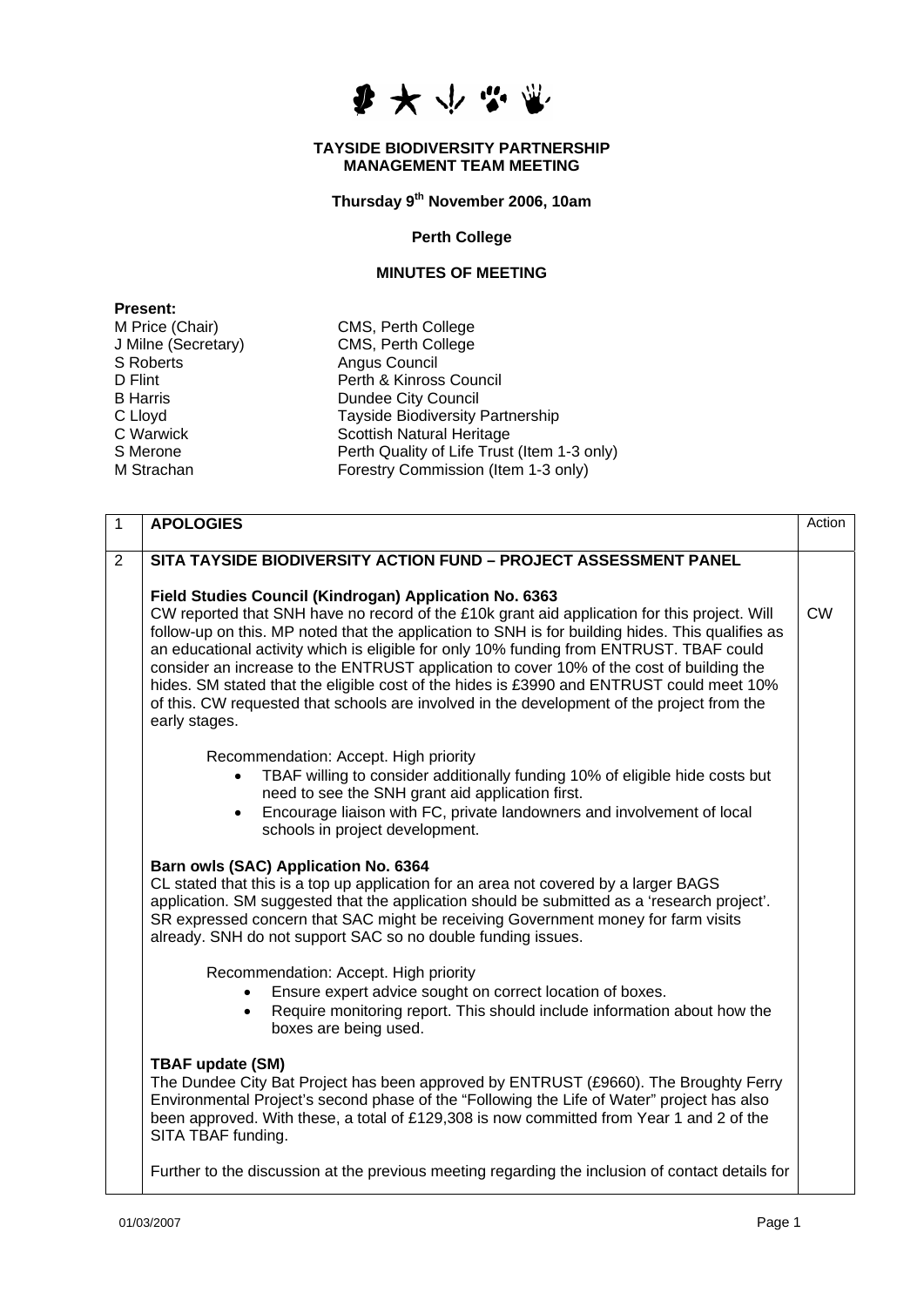|   | funded projects on the TBP website, SM reported that a clause in the QLT application form<br>means that applicants agree that their contact details can be used in any way.                                                                                                                                                                                                                                                                                                                                                                                                                                                                                                                                                                                                                                                                                                                                                                                                                                                                                                                                                  |           |
|---|------------------------------------------------------------------------------------------------------------------------------------------------------------------------------------------------------------------------------------------------------------------------------------------------------------------------------------------------------------------------------------------------------------------------------------------------------------------------------------------------------------------------------------------------------------------------------------------------------------------------------------------------------------------------------------------------------------------------------------------------------------------------------------------------------------------------------------------------------------------------------------------------------------------------------------------------------------------------------------------------------------------------------------------------------------------------------------------------------------------------------|-----------|
|   | SM reported that QLT reports could be made available on the website. It was generally<br>agreed that TBP needs to publicise funded projects more, although CL confirmed that a<br>small number of press releases had been prepared by the applicants. DF suggested that<br>projects should be encouraged to publicise on their own websites and link to TBP website.<br>as the Tay Ringing Group's Marsh Harrier Project has done. It was felt that another press<br>release would be a good idea and this should be timed to coincide with the next QLT meeting<br>(5 <sup>th</sup> December). Invite SITA representatives, project people, maybe ask Rhona Brankin to<br>raise profile. Due to lesser biodiversity interest in December it was felt that two press<br>releases would be better: one in December, one in March 2007 (next QLT meeting 6 <sup>th</sup><br>March). The press release should publicise the total costs of projects and the SITA<br>contribution to this total. Also promote applications for the next round (deadlines for<br>applications: 26 <sup>th</sup> January, 27 <sup>th</sup> April). |           |
|   | ACTION: Organise two press releases: December 2006, March 2007. Contact projects to set<br>up a location for March. Promote applications for next funding rounds.<br>ACTION: Publicise funded projects on TBP website                                                                                                                                                                                                                                                                                                                                                                                                                                                                                                                                                                                                                                                                                                                                                                                                                                                                                                        | <b>CL</b> |
|   |                                                                                                                                                                                                                                                                                                                                                                                                                                                                                                                                                                                                                                                                                                                                                                                                                                                                                                                                                                                                                                                                                                                              | <b>CL</b> |
| 3 | <b>LOCAL BIODIVERSITY FUNDING</b>                                                                                                                                                                                                                                                                                                                                                                                                                                                                                                                                                                                                                                                                                                                                                                                                                                                                                                                                                                                                                                                                                            |           |
|   | CW reported that there had been few applications to SNH for grant aid from TLBAP related<br>biodiversity activities in 2006/7, despite provisionally allocating £10,000 funding for this in the<br>annual budget; this has been reduced to £2000 and is now likely to be re- allocated as time<br>is running out. Need to encourage people to apply to maintain credibility of fund. Can't justify<br>it if it isn't being used. BH suggested that the need to meet 50% of the application was a<br>barrier to application. MS stated that FC can offer 50% start up funding for woodland-related<br>projects so joint FC/SNH funding could meet total costs. MP suggested that people should<br>be encouraged to consider SNH grant for pre-project feasibility funding. DF suggested that<br>TBP should develop simple, web-based, schematic advice on funding biodiversity projects.<br>This could be developed as a flow chart of boxes and arrows with appropriate links. SM<br>suggested that this simple advice could also be sent out with QLT enquiry acknowledgement<br>letters.                                   | <b>CL</b> |
|   | ACTION: Draft simple advice on funding biodiversity projects for both web delivery and as<br>hard copy. Check draft with Management Team before going public.                                                                                                                                                                                                                                                                                                                                                                                                                                                                                                                                                                                                                                                                                                                                                                                                                                                                                                                                                                |           |
|   | <b>MINUTES OF LAST MEETING</b>                                                                                                                                                                                                                                                                                                                                                                                                                                                                                                                                                                                                                                                                                                                                                                                                                                                                                                                                                                                                                                                                                               |           |
|   | Amendment to Item 10 (ii) – change "Review Day" to "Biodiversity Workshops as part of the<br>Networking Day" (amendment subsequently made - JM)                                                                                                                                                                                                                                                                                                                                                                                                                                                                                                                                                                                                                                                                                                                                                                                                                                                                                                                                                                              | JM        |
|   | Minutes agreed                                                                                                                                                                                                                                                                                                                                                                                                                                                                                                                                                                                                                                                                                                                                                                                                                                                                                                                                                                                                                                                                                                               |           |
| 5 | <b>MATTERS ARISING</b>                                                                                                                                                                                                                                                                                                                                                                                                                                                                                                                                                                                                                                                                                                                                                                                                                                                                                                                                                                                                                                                                                                       |           |
|   | Item 3 (CW) – clarify that SNH funding for local biodiversity projects comes in two forms.<br>1. Promotions budget - 100% 'seed corn' funding - small projects only<br>2. Grants budget $-$ up to 50% match funding of eligible costs                                                                                                                                                                                                                                                                                                                                                                                                                                                                                                                                                                                                                                                                                                                                                                                                                                                                                        |           |
|   | Roughly £90K of SNH's Tayside and Clacks grant allocation for next year is under the<br>'biodiversity' theme. However, much of this is already committed, such as supporting ranger<br>services in the area                                                                                                                                                                                                                                                                                                                                                                                                                                                                                                                                                                                                                                                                                                                                                                                                                                                                                                                  |           |
|   | Need to encourage TBP sub-groups to identify their long-term funding requirements for<br>projects they want to implement to facilitate planning. Sub-groups should be encouraged to<br>plan ahead                                                                                                                                                                                                                                                                                                                                                                                                                                                                                                                                                                                                                                                                                                                                                                                                                                                                                                                            |           |
|   | MP - Could develop an additional budget proforma to identify proposed sources of funding.                                                                                                                                                                                                                                                                                                                                                                                                                                                                                                                                                                                                                                                                                                                                                                                                                                                                                                                                                                                                                                    | CL        |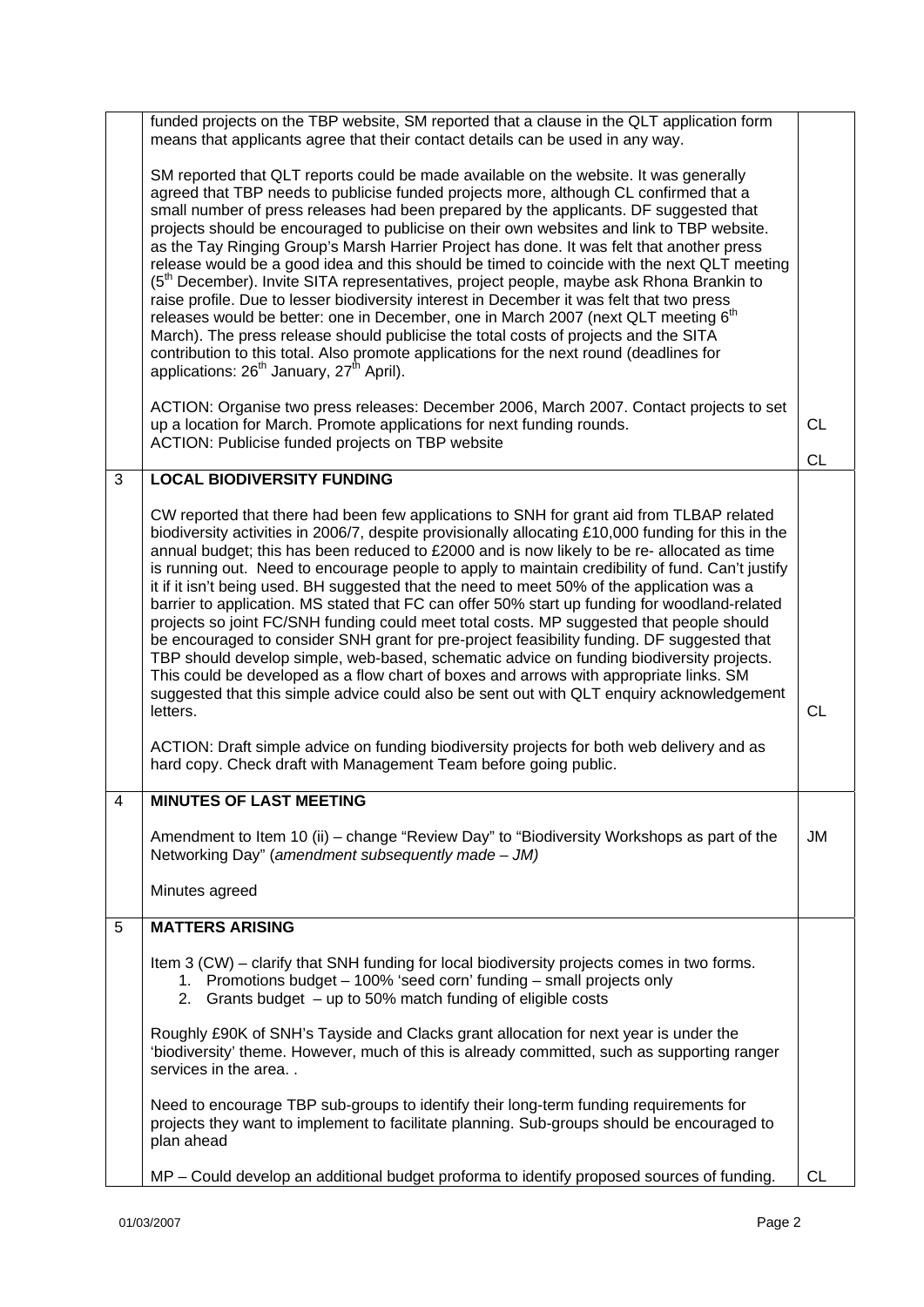|                | ACTION: Draft budget proforma to present to Steering Group for approval                                                                                                                                                                                                                                                                                                                                                                                                                                                                                                                                                                                           |                 |
|----------------|-------------------------------------------------------------------------------------------------------------------------------------------------------------------------------------------------------------------------------------------------------------------------------------------------------------------------------------------------------------------------------------------------------------------------------------------------------------------------------------------------------------------------------------------------------------------------------------------------------------------------------------------------------------------|-----------------|
|                | Item 8 - CL asked FC for money to support sub-groups but was refused on grounds that<br>money only available for projects.                                                                                                                                                                                                                                                                                                                                                                                                                                                                                                                                        |                 |
|                | Item 10 (iv) - Not implemented. Carry to next Steering Group meeting                                                                                                                                                                                                                                                                                                                                                                                                                                                                                                                                                                                              | CL              |
|                | ACTION: Raise issue of TBP constitution at next Steering Group meeting                                                                                                                                                                                                                                                                                                                                                                                                                                                                                                                                                                                            |                 |
| 6              | <b>WORK PROGRAMME/CO-ORDINATOR'S REPORT</b>                                                                                                                                                                                                                                                                                                                                                                                                                                                                                                                                                                                                                       |                 |
|                | CL tabled "Update on Work programme $-21st$ August to 9 November 2006". This is a list of<br>activities that will be incorporated into the next Co-ordinator's Report in January 2007.                                                                                                                                                                                                                                                                                                                                                                                                                                                                            |                 |
|                | CL reported that the new Work Programme format was proving helpful. DF suggested that<br>TBP needs to strengthen emphasis on SMART targets especially for Local Authorities. The<br>requirements for Local Authorities for reporting to BARS are unclear. MP suggested that,<br>once the UK and TBP HAP and SAP review processes are completed, SMART targets can<br>be input to BARS. DF suggested removing the term "SMART actions" from the Key Task<br>column header in the Work Programme as some actions lack proper deadlines. MP queried<br>the absence of the task related to the SE Planning Guide. CL said it should be there and will<br>investigate. |                 |
|                | ACTION: Delete "SMART actions" from column header.<br>ACTION: Make sure SE Planning Guide task included in Work programme                                                                                                                                                                                                                                                                                                                                                                                                                                                                                                                                         | CL<br><b>CL</b> |
| $\overline{7}$ | <b>FINANCES</b>                                                                                                                                                                                                                                                                                                                                                                                                                                                                                                                                                                                                                                                   |                 |
|                | DF tabled financial statement for September 2006. With regard to salaries, the single status<br>has been announced but not yet implemented. The impact of this will be minimal for this<br>year's budget but wondered what the implications of the proposed movement of the post to<br>Dundee would be. BH thought that post would transfer to closest scale point. DF said there<br>were some outstanding items that need to be included in the statement.                                                                                                                                                                                                       |                 |
|                | ACTION: Update and circulate financial statement. (Updated financial statement<br>subsequently circulated - 14/11/2006)                                                                                                                                                                                                                                                                                                                                                                                                                                                                                                                                           | DF              |
|                | MP raised issue of interest on funds received from SITA for TBAF. This money should come<br>to TBP. Need to clarify with SM.                                                                                                                                                                                                                                                                                                                                                                                                                                                                                                                                      |                 |
|                | ACTION: Email SM to clarify how much interest money is available and what it can be used<br>for.                                                                                                                                                                                                                                                                                                                                                                                                                                                                                                                                                                  | <b>MP</b>       |
| 8              | <b>LONG TERM PLANNING</b><br>(NEXT FUNDING APPLICATION FOR CO-ORDINATOR'S POST TO SNH)                                                                                                                                                                                                                                                                                                                                                                                                                                                                                                                                                                            |                 |
|                | BH reported that the application went in on time. Have subsequently received a letter<br>requesting clarification on a few points. BH queried whether he should include sub-group<br>plans in response to SNH. CW thought yes if they are received on time.                                                                                                                                                                                                                                                                                                                                                                                                       |                 |
|                | General discussion on terms of employment of Co-ordinator's post as follows.                                                                                                                                                                                                                                                                                                                                                                                                                                                                                                                                                                                      |                 |
|                | The current presumption is that post will move to Dundee City Council. BH reported that<br>Merrill Smith has not yet put this forward to DCC Management. This Council's no redundancy<br>policy means they would be obliged to offer a similar post within DCC if the current funding<br>for the post was withdrawn.                                                                                                                                                                                                                                                                                                                                              |                 |
|                | DF - TBP has collective responsibility for the post.<br>MP - need to clarify soon as current contract expires end March 2007. Would it make a<br>difference if TBP was formally constituted?                                                                                                                                                                                                                                                                                                                                                                                                                                                                      |                 |